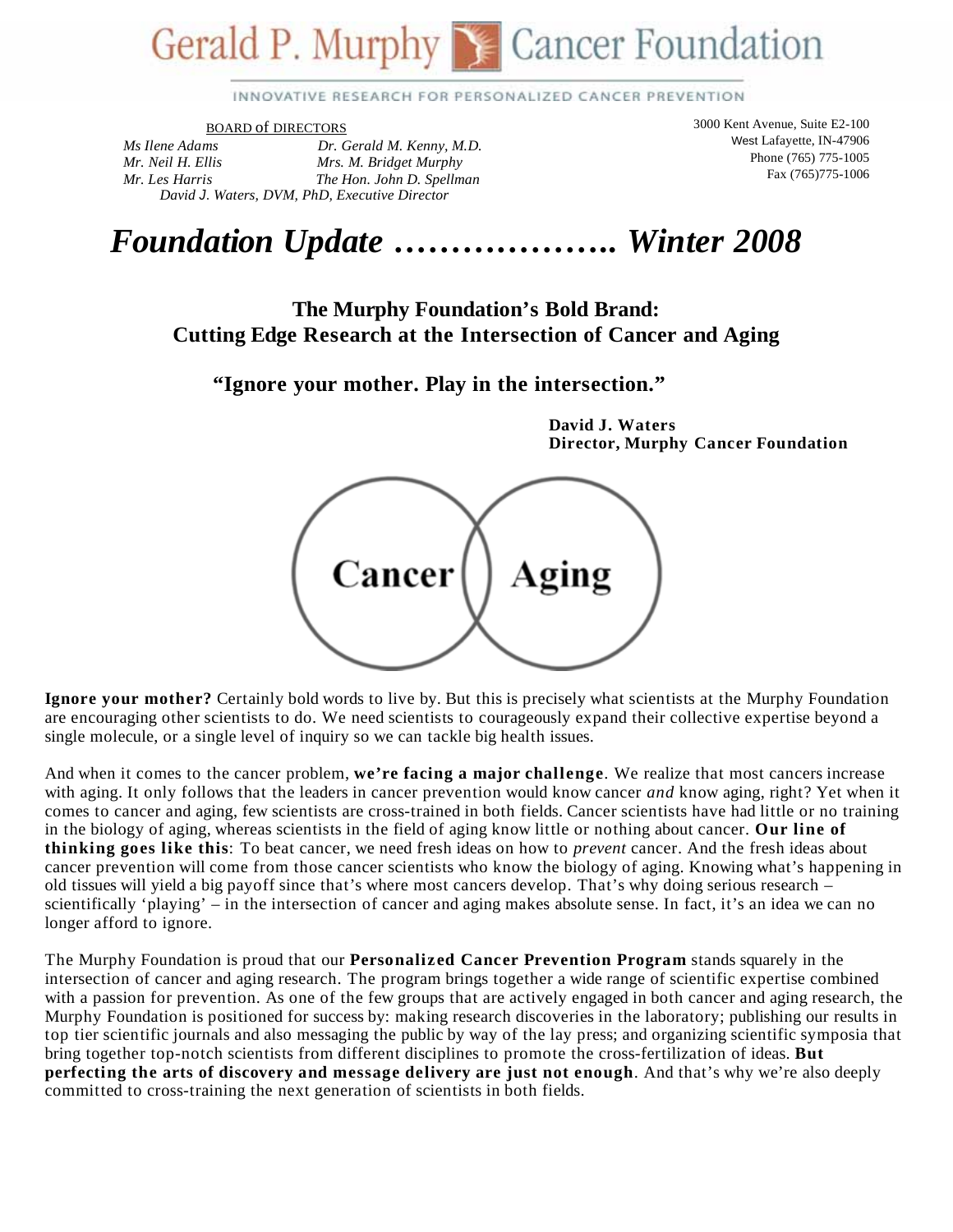**In this issue of** *Foundation Update*, we provide a snapshot of our most recent accomplishments. Collectively, our research and training efforts are translating into a whole new stance on cancer prevention. **Winston Churchill** said: "Man occasionally stumbles over the truth, but most of the time he will pick himself up and continue on". The truth is it's time to get serious about personalizing cancer prevention – one size doesn't fit all when we're trying to optimize health in a world in which more of a "good thing" is not necesarily a good thing.

#### **Updates**

**Fishing For the Prize of Personalized Cancer Prevention -** In 2008, Murphy scientists published a report providing a much-needed blueprint to revolutionize the future of cancer prevention research. The

| 000000000000000000                                               |  |
|------------------------------------------------------------------|--|
| Art                                                              |  |
| of                                                               |  |
| <b>Casting</b>                                                   |  |
| <b>Nets</b>                                                      |  |
| <b>FINITIVAL FINE THE PRIZE</b><br>ERSONALIZED CANCER FRETENTION |  |
| by                                                               |  |
| <b>DAVID J. WATERS</b>                                           |  |
| <b>EMILY C. CHIANG</b>                                           |  |
| <b>DAVID G. BOSTWICK</b>                                         |  |
|                                                                  |  |

report focused on the need for *personalized cancer prevention* — a strategy that will enable each person to reduce his or her risk for cancer by matching the dose, duration, and timing of an intervention with their own cancer risk profile. Until now, most research on how to prevent cancer provided information about the *average* person — nothing tailored for you or me. "The central tenet of personalized cancer prevention is that average is overrated", said **David G. Bostwick, MD, MBA**, Medical Director of Bostwick Laboratories, co-author of the report. "Average may have been a useful concept in the past, but we are entering a new and exciting era: the era of personalized cancer prevention", said Bostwick. The report sounded an urgent call to action to change the approach of cancer prevention research, framing the major obstacles to developing personalized interventions. To illustrate our point, we drew **a parallel between fishing and doing cancer research**. Every fisherman knows that where he casts his net determines the catch. The simple question is: When it comes to solving the cancer

problem, where should we be casting our nets? The article entitled **"The Art of Casting Nets: Fishing for the Prize of Personalized Cancer Prevention**" appeared in the January 2008 issue of *Nutrition and Cancer*.



**Murphy Foundation Organizes and Co-Sponsors Scientific Symposium on "When More is Not Better" –** In October 2008, at an international meeting of scientists, the Murphy Foundation unleashed a provocative research symposium entitled **"The U-shaped Curve: When More is Not Better"**. More than 400 scientists from around the world attended the 39<sup>th</sup> Annual Scientific Meeting of the Environmental Mutagen Society in Puerto Rico. The overarching theme was to explore how genes and the environment contribute to the development of cancer and other degenerative diseases. The symposium featured 4 scientists

offering timely perspective on U-shaped dose responses between health and environmental exposures, prescription drugs, cancer-fighting nutrients, and exercise. **Take Home Message**: Promoting health in a U-shaped world demands that we pay close attention to the "how much". The symposium was **co-sponsored by the Murphy Foundation, Bostwick Laboratories, The Purdue Center on Aging and the Life Course, and Integrated Laboratory Systems**. By creating this symposium, the Murphy Foundation demonstrates its commitment to educating scientists and the lay public that "how much" provides the essential context for predicting what things promote or diminish health.

#### **Shorts**

#### **Murphy Foundation Featured in** *The Prostate Net : Put You In The Know*

A recent interview with Dr. Waters was featured in the August 2008 issue of "In the Know", the newsletter of **The Prostate Net**. The Prostate Net is a non-profit organization focused on prostate cancer education and awareness. Their website, www.prostatenet.org, is rated among the top 10 sites frequented by men seeking health information. The interview, conducted by **Virgil Simons**, CEO of the Prostate Net, provided an up-to-date look at selenium and prostate cancer prevention, emphasizing that more is not necessarily better. That's why it pays to know your selenium level and get it right by using the Foundation's first personalized cancer prevention product, the **SeleniumHealth** toenail test. SeleniumHealth<sup>"</sup> was featured in "Cancer-Proof Your Body", an article in the October 2007 issue of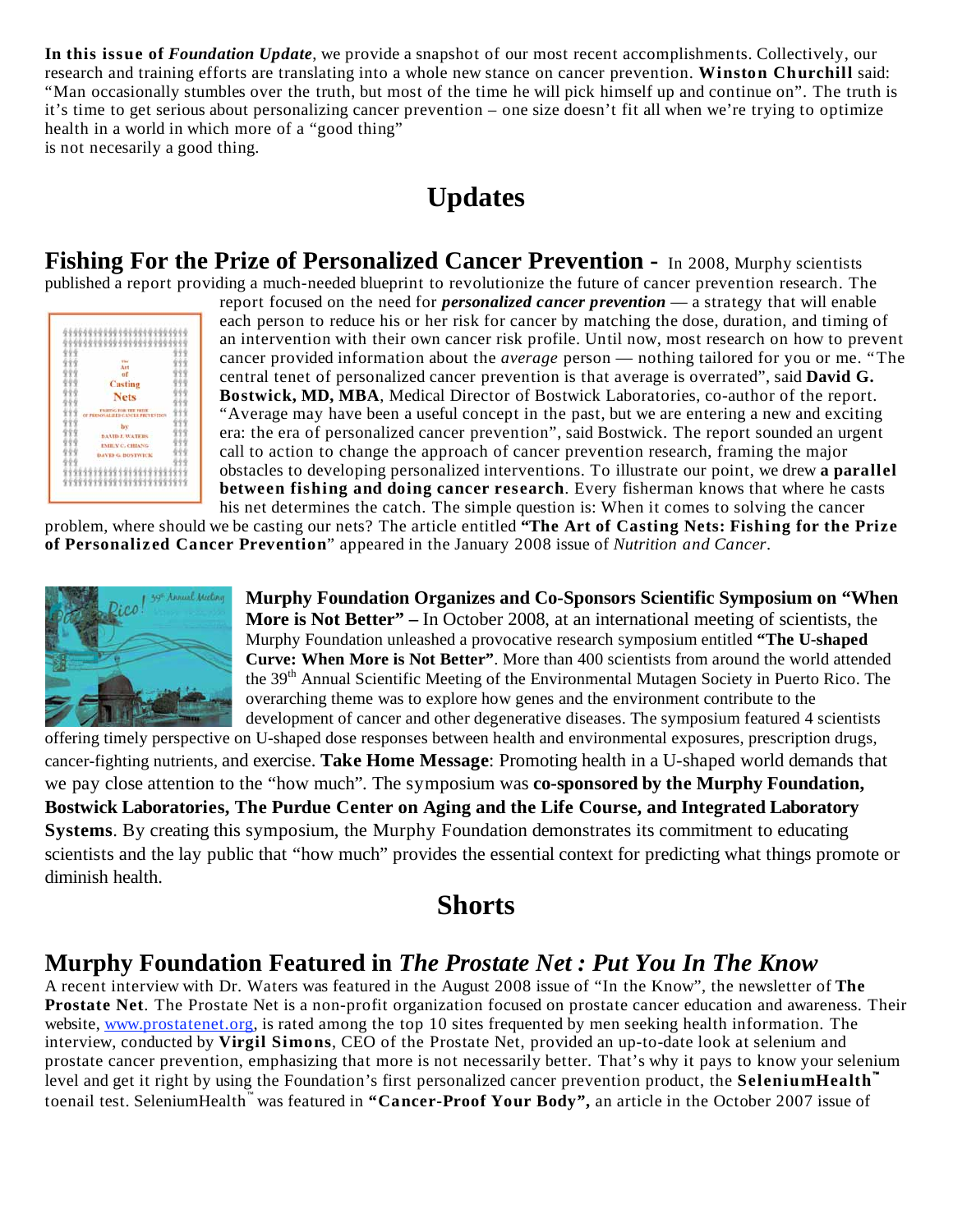*Men's Health* magazine that highlighted 8 things men can do to reduce their cancer risk. To learn more about how to get the test, go to: www.seleniumhealthtest.org or e-mail the Murphy Foundation at seleniumhealth@gpmcf.org.

#### **News from the Frontiers of Prostate Cancer Treatment: The Male Lumpectomy**

Recently, Dr. Waters joined a multidisciplinary panel of urologists and basic scientists to debate a new approach to treating prostate cancer — focal therapy. The idea that a man's prostate cancer could be destroyed without the complications associated with radical surgery or radiation therapy is radical thinking indeed. Yet, that kind of fresh thinking revolutionized breast-conserving surgery for treatment of breast cancer. A report summarizing the consensus statements by the panel was published in December 2007 in a **special issue of the scientific journal,** *Urology*, and now serves as a critical benchmark for future objective scientific debate regarding focal therapy and other prostate cancer treatments. Stay tuned to see how the growth of knowledge in this area of medical practice parallels that of lumpectomy for breast cancer. Will history repeat itself once again? Interested in finding out more? The case for focal treatment is laid out in urologist Gary Onik's book, "The Male Lumpectomy: A Rational New Approach for Treating Prostate Cancer".



#### **An Olympian Feat: Murphy Foundation Article is Published in China as Cover Story in** *Scientific American* - In 2008, millions of people

watched the exploits of Michael Phelps and other athletes at the Olympic Games in Beijing. At the same time, millions of citizens in China got a chance to read Dr. Waters' guided tour of the opportunities and challenges facing scientists who explore the similarities and differences between the cancers of people and animals Two years ago, "Cancer Clues from Pet Dogs", was published in *Scientific American*, captivating readers in the United States. The far reaching message: the power of using a comparative approach to tackle tough questions about preventing diseases like cancer and promoting healthy longevity in people. On August 29, 2008 the *Wall Street Journal* thrust

the issue of comparative aging in dogs and humans front and center in "The Seven-Year Glitch: Looking for a Better Man-to-Dog Lifespan Ratio". In that article, Dr. Waters advanced how research on aging in pet dogs moves us closer to understanding the process of human aging. Stay tuned this Spring for some exciting news about our recent advancements in this area!

#### **Dunn Family Fund Established to Train Young Scientists in Cancer and Aging**

The Dunn Family Fund provides targeted support for the cross-training of young scientists in the two disciplines of cancer and aging, addressing an unmet need by cultivating the next generation of scientists with the necessary interdisciplinary acumen to lead fresh thinking in cancer prevention. This unique training experience, made possible through the combined expertise of the Personalized Cancer Prevention Program of the Murphy Foundation, the Foundation's Center for Exceptional Longevity Studies, and **Purdue University's Center on Aging and the Life Course** in West Lafayette, Indiana, was launched by an initial gift to the Murphy Foundation and will be perpetuated through recurrent targeted funds supporting the Foundation's training mission in cancer and aging.

**Expanded Lab Facilities within the Purdue Research Park - Murphy Foundation scientists** are enjoying an expanded research facility that provides additional specialized laboratory space for cellular and molecular assays. "Our mechanistic studies of cancer cells in the laboratory are an integral part of our research effort. Our work is really connecting the dots: from cells to animals to people", said **Muriel Cuendet, PhD, PharmD,** Research Scientist. In August 2008, the Foundation added more than 3000 square feet of new research space, which also accomodates our growing **Center for Exceptional Longevity Studies, home of the Exceptional Longevity Data Base.** The Purdue Research Park (http://www.purdueresearchpark.com) encompasses 591 acres in West Lafayette, IN adjacent to the Purdue University campus. The Research Park is home to the largest university-affiliated, state-of-theart business incubator complex in the nation. Within the park, 140 businesses, of which more than 90 are high-tech, employ more than 2,900 people.

Thanks to the support of **more than 100 Gallery Club members**, the inspiring Gallery entrance to our headquarters presents a visual history from Dr. Murphy's pioneering research on the PSA blood test to our latest discoveries – a vibrant testimony to the broad reach of our bold research vision. If you are in the area, come for a visit! We are certainly eager to provide our friends and colleagues a first hand look at our scientific progress in action.